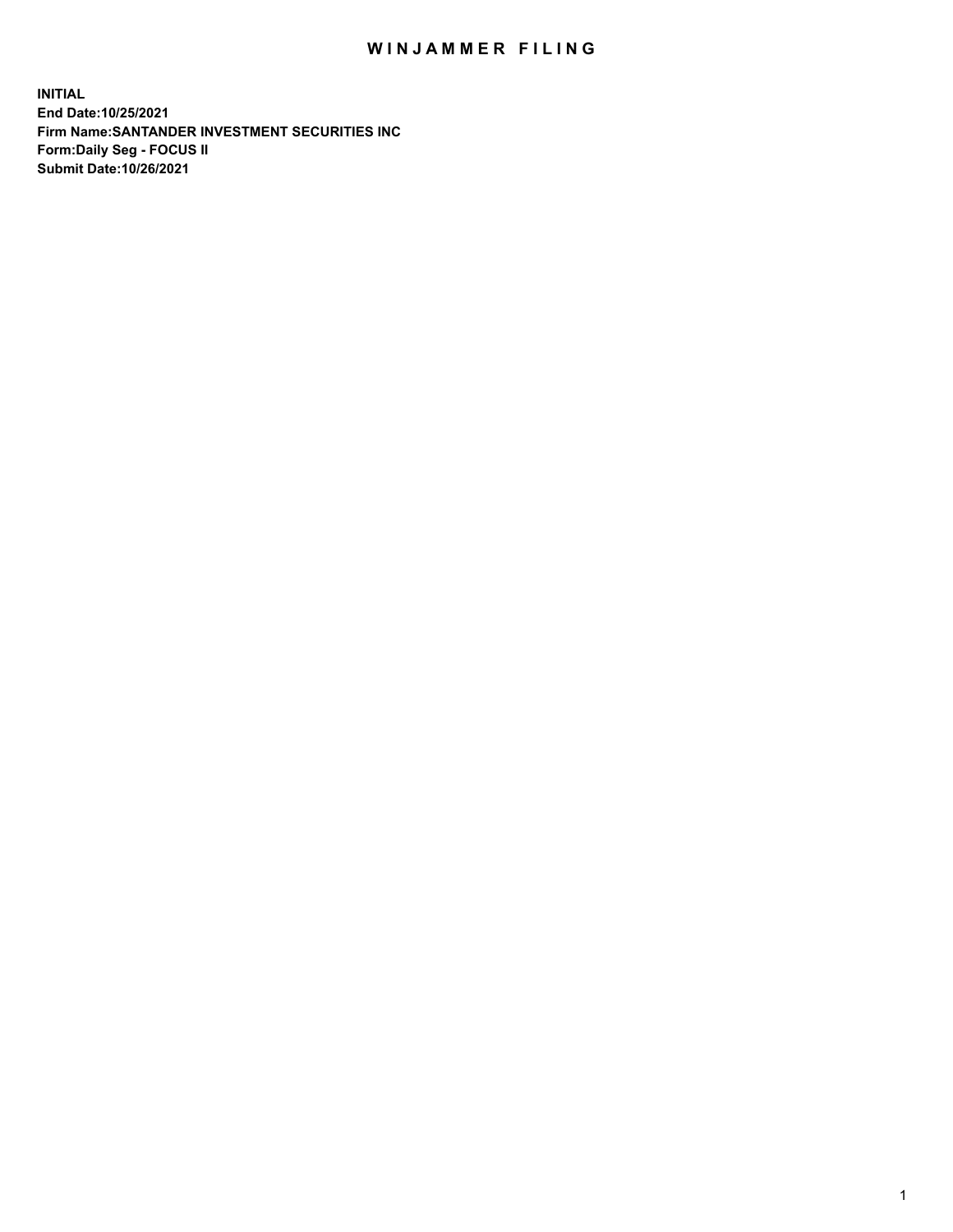**INITIAL End Date:10/25/2021 Firm Name:SANTANDER INVESTMENT SECURITIES INC Form:Daily Seg - FOCUS II Submit Date:10/26/2021 Daily Segregation - Cover Page**

| $-0.9$                                                                            |                                                      |
|-----------------------------------------------------------------------------------|------------------------------------------------------|
| Name of Company                                                                   | <b>SANTANDER INVESTMENT</b><br><b>SECURITIES INC</b> |
| <b>Contact Name</b>                                                               | <b>Richard Ro</b>                                    |
| <b>Contact Phone Number</b>                                                       | (212) 350-3662                                       |
| <b>Contact Email Address</b>                                                      | richard.ro@santander.us                              |
| FCM's Customer Segregated Funds Residual Interest Target (choose one):            |                                                      |
| a. Minimum dollar amount: ; or                                                    | <u>70,000,000</u>                                    |
| b. Minimum percentage of customer segregated funds required:% ; or                | <u>0</u>                                             |
| c. Dollar amount range between: and; or                                           | 00                                                   |
| d. Percentage range of customer segregated funds required between:% and%.         | 0 <sub>0</sub>                                       |
| FCM's Customer Secured Amount Funds Residual Interest Target (choose one):        |                                                      |
| a. Minimum dollar amount: ; or                                                    | $\frac{0}{0}$                                        |
| b. Minimum percentage of customer secured funds required:%; or                    |                                                      |
| c. Dollar amount range between: and; or                                           | 0 <sub>0</sub>                                       |
| d. Percentage range of customer secured funds required between:% and%.            | 0 <sub>0</sub>                                       |
| FCM's Cleared Swaps Customer Collateral Residual Interest Target (choose one):    |                                                      |
| a. Minimum dollar amount: ; or                                                    | $\frac{0}{0}$                                        |
| b. Minimum percentage of cleared swaps customer collateral required:% ; or        |                                                      |
| c. Dollar amount range between: and; or                                           | 00                                                   |
| d. Percentage range of cleared swaps customer collateral required between:% and%. | 00                                                   |

Attach supporting documents CH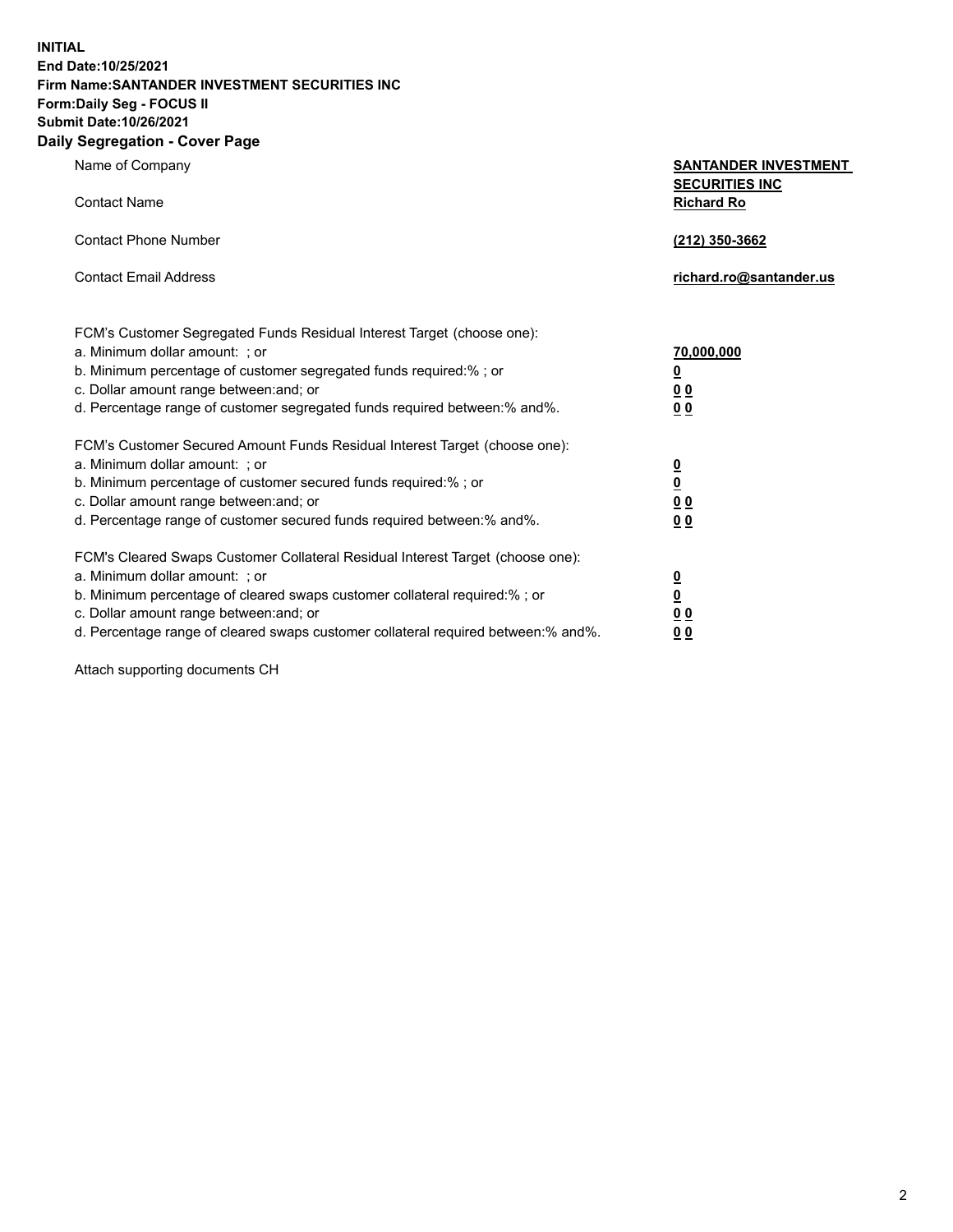## **INITIAL End Date:10/25/2021 Firm Name:SANTANDER INVESTMENT SECURITIES INC Form:Daily Seg - FOCUS II Submit Date:10/26/2021 Daily Segregation - Secured Amounts**

|     | Foreign Futures and Foreign Options Secured Amounts                                         |                   |
|-----|---------------------------------------------------------------------------------------------|-------------------|
|     | Amount required to be set aside pursuant to law, rule or regulation of a foreign            | $0$ [7305]        |
|     | government or a rule of a self-regulatory organization authorized thereunder                |                   |
| 1.  | Net ledger balance - Foreign Futures and Foreign Option Trading - All Customers             |                   |
|     | A. Cash                                                                                     | 0[7315]           |
|     | B. Securities (at market)                                                                   | $0$ [7317]        |
| 2.  | Net unrealized profit (loss) in open futures contracts traded on a foreign board of trade   | $0$ [7325]        |
| 3.  | Exchange traded options                                                                     |                   |
|     | a. Market value of open option contracts purchased on a foreign board of trade              | $0$ [7335]        |
|     | b. Market value of open contracts granted (sold) on a foreign board of trade                | $0$ [7337]        |
| 4.  | Net equity (deficit) (add lines 1. 2. and 3.)                                               | $0$ [7345]        |
| 5.  | Account liquidating to a deficit and account with a debit balances - gross amount           | $0$ [7351]        |
|     | Less: amount offset by customer owned securities                                            | 0 [7352] 0 [7354] |
| 6.  | Amount required to be set aside as the secured amount - Net Liquidating Equity              | $0$ [7355]        |
|     | Method (add lines 4 and 5)                                                                  |                   |
| 7.  | Greater of amount required to be set aside pursuant to foreign jurisdiction (above) or line | $0$ [7360]        |
|     | 6.                                                                                          |                   |
|     | FUNDS DEPOSITED IN SEPARATE REGULATION 30.7 ACCOUNTS                                        |                   |
| 1.  | Cash in banks                                                                               |                   |
|     | A. Banks located in the United States                                                       | $0$ [7500]        |
|     | B. Other banks qualified under Regulation 30.7                                              | 0 [7520] 0 [7530] |
| 2.  | <b>Securities</b>                                                                           |                   |
|     | A. In safekeeping with banks located in the United States                                   | $0$ [7540]        |
|     | B. In safekeeping with other banks qualified under Regulation 30.7                          | 0 [7560] 0 [7570] |
| 3.  | Equities with registered futures commission merchants                                       |                   |
|     | A. Cash                                                                                     | $0$ [7580]        |
|     | <b>B.</b> Securities                                                                        | $0$ [7590]        |
|     | C. Unrealized gain (loss) on open futures contracts                                         | $0$ [7600]        |
|     | D. Value of long option contracts                                                           | $0$ [7610]        |
|     | E. Value of short option contracts                                                          | 0 [7615] 0 [7620] |
| 4.  | Amounts held by clearing organizations of foreign boards of trade                           |                   |
|     | A. Cash                                                                                     | $0$ [7640]        |
|     | <b>B.</b> Securities                                                                        | $0$ [7650]        |
|     | C. Amount due to (from) clearing organization - daily variation                             | $0$ [7660]        |
|     | D. Value of long option contracts                                                           | $0$ [7670]        |
|     | E. Value of short option contracts                                                          | 0 [7675] 0 [7680] |
| 5.  | Amounts held by members of foreign boards of trade                                          |                   |
|     | A. Cash                                                                                     | $0$ [7700]        |
|     | <b>B.</b> Securities                                                                        | $0$ [7710]        |
|     | C. Unrealized gain (loss) on open futures contracts                                         | $0$ [7720]        |
|     | D. Value of long option contracts                                                           | $0$ [7730]        |
|     | E. Value of short option contracts                                                          | 0 [7735] 0 [7740] |
| 6.  | Amounts with other depositories designated by a foreign board of trade                      | $0$ [7760]        |
| 7.  | Segregated funds on hand                                                                    | $0$ [7765]        |
| 8.  | Total funds in separate section 30.7 accounts                                               | $0$ [7770]        |
| 9.  | Excess (deficiency) Set Aside for Secured Amount (subtract line 7 Secured Statement         | $0$ [7380]        |
|     | Page 1 from Line 8)                                                                         |                   |
| 10. | Management Target Amount for Excess funds in separate section 30.7 accounts                 | $0$ [7780]        |
| 11. | Excess (deficiency) funds in separate 30.7 accounts over (under) Management Target          | $0$ [7785]        |
|     |                                                                                             |                   |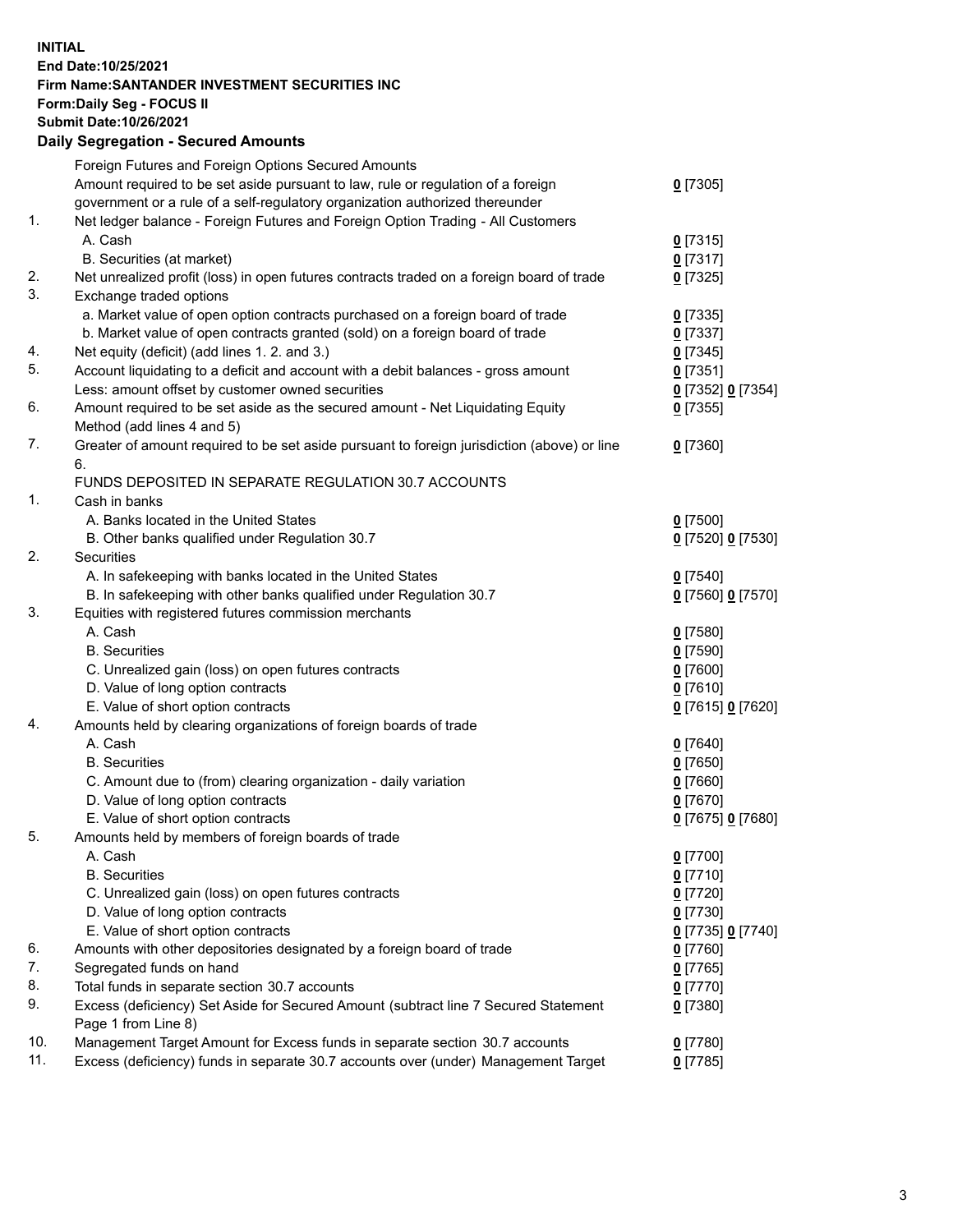| <b>INITIAL</b> |                                                                                                |                       |
|----------------|------------------------------------------------------------------------------------------------|-----------------------|
|                | End Date:10/25/2021                                                                            |                       |
|                | Firm Name: SANTANDER INVESTMENT SECURITIES INC                                                 |                       |
|                | Form: Daily Seg - FOCUS II                                                                     |                       |
|                | Submit Date: 10/26/2021                                                                        |                       |
|                | Daily Segregation - Segregation Statement                                                      |                       |
|                | SEGREGATION REQUIREMENTS(Section 4d(2) of the CEAct)                                           |                       |
| 1.             | Net ledger balance                                                                             |                       |
|                | A. Cash                                                                                        | 2,230,546,647 [7010]  |
|                | B. Securities (at market)                                                                      | $0$ [7020]            |
| 2.             | Net unrealized profit (loss) in open futures contracts traded on a contract market             | $-127,453,141$ [7030] |
| 3.             | Exchange traded options                                                                        |                       |
|                | A. Add market value of open option contracts purchased on a contract market                    | 38,256,897 [7032]     |
|                | B. Deduct market value of open option contracts granted (sold) on a contract market            | -28,851,873 [7033]    |
| 4.             | Net equity (deficit) (add lines 1, 2 and 3)                                                    | 2,112,498,530 [7040]  |
| 5.             | Accounts liquidating to a deficit and accounts with                                            |                       |
|                | debit balances - gross amount                                                                  | $0$ [7045]            |
|                | Less: amount offset by customer securities                                                     | 0 [7047] 0 [7050]     |
| 6.             | Amount required to be segregated (add lines 4 and 5)                                           | 2,112,498,530 [7060]  |
|                | FUNDS IN SEGREGATED ACCOUNTS                                                                   |                       |
| 7.             | Deposited in segregated funds bank accounts                                                    |                       |
|                | A. Cash                                                                                        | 250,178,707 [7070]    |
|                | B. Securities representing investments of customers' funds (at market)                         | $0$ [7080]            |
|                | C. Securities held for particular customers or option customers in lieu of cash (at            | $0$ [7090]            |
|                | market)                                                                                        |                       |
| 8.             | Margins on deposit with derivatives clearing organizations of contract markets                 |                       |
|                | A. Cash                                                                                        | 1,913,650,319 [7100]  |
|                | B. Securities representing investments of customers' funds (at market)                         | $0$ [7110]            |
|                | C. Securities held for particular customers or option customers in lieu of cash (at            | $0$ [7120]            |
|                | market)                                                                                        |                       |
| 9.             | Net settlement from (to) derivatives clearing organizations of contract markets                | 11,864,676 [7130]     |
| 10.            | Exchange traded options                                                                        |                       |
|                | A. Value of open long option contracts                                                         | 38,256,897 [7132]     |
|                | B. Value of open short option contracts                                                        | -28,851,873 [7133]    |
| 11.            | Net equities with other FCMs                                                                   |                       |
|                | A. Net liquidating equity                                                                      | $0$ [7140]            |
|                | B. Securities representing investments of customers' funds (at market)                         | $0$ [7160]            |
|                | C. Securities held for particular customers or option customers in lieu of cash (at<br>market) | $0$ [7170]            |
| 12.            | Segregated funds on hand                                                                       | $0$ [7150]            |
| 13.            | Total amount in segregation (add lines 7 through 12)                                           | 2,185,098,726 [7180]  |
| 14.            | Excess (deficiency) funds in segregation (subtract line 6 from line 13)                        | 72,600,196 [7190]     |
| 15.            | Management Target Amount for Excess funds in segregation                                       | 70,000,000 [7194]     |
| 16.            | Excess (deficiency) funds in segregation over (under) Management Target Amount                 | 2,600,196 [7198]      |
|                | Excess                                                                                         |                       |